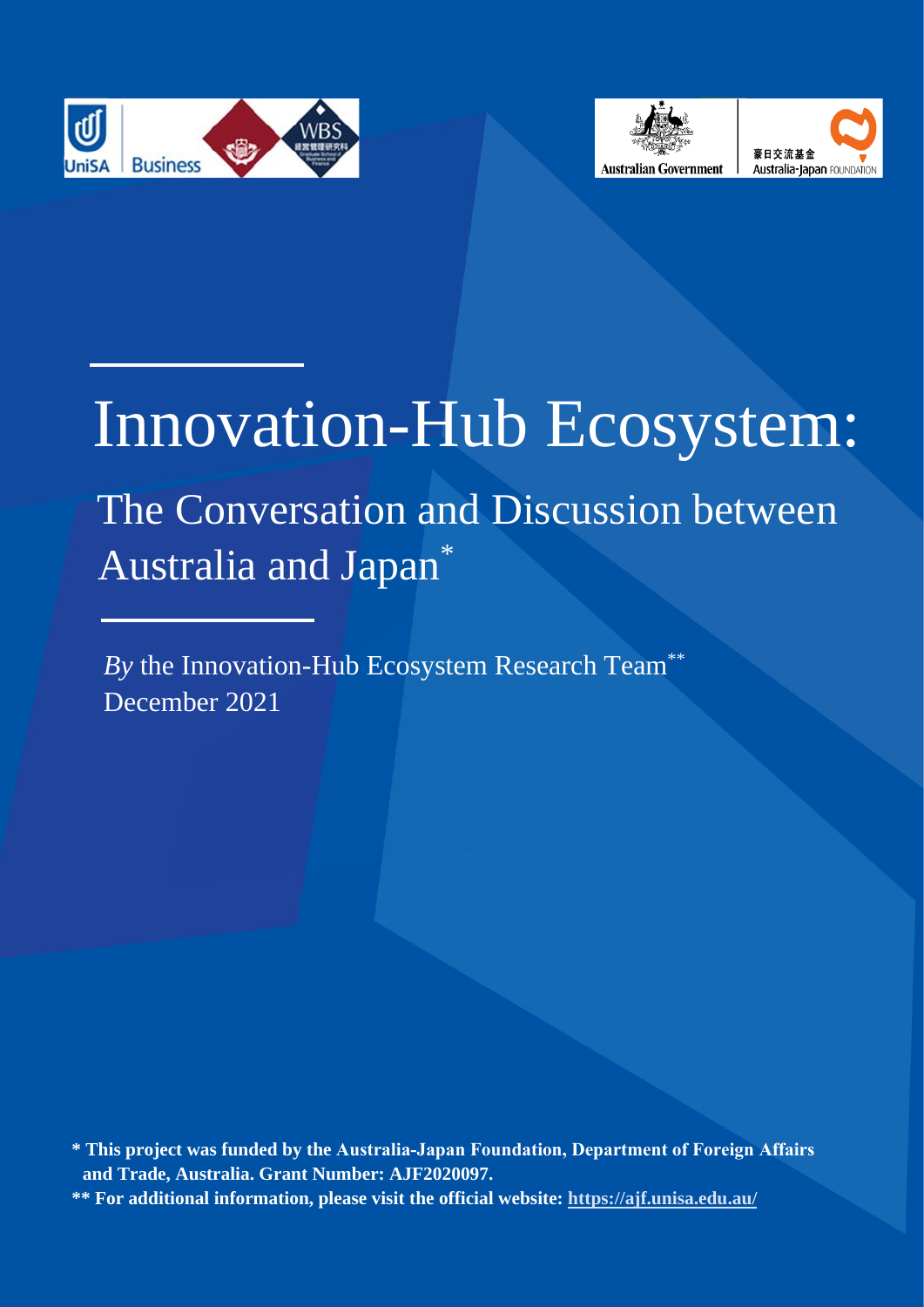# **Table of Contents**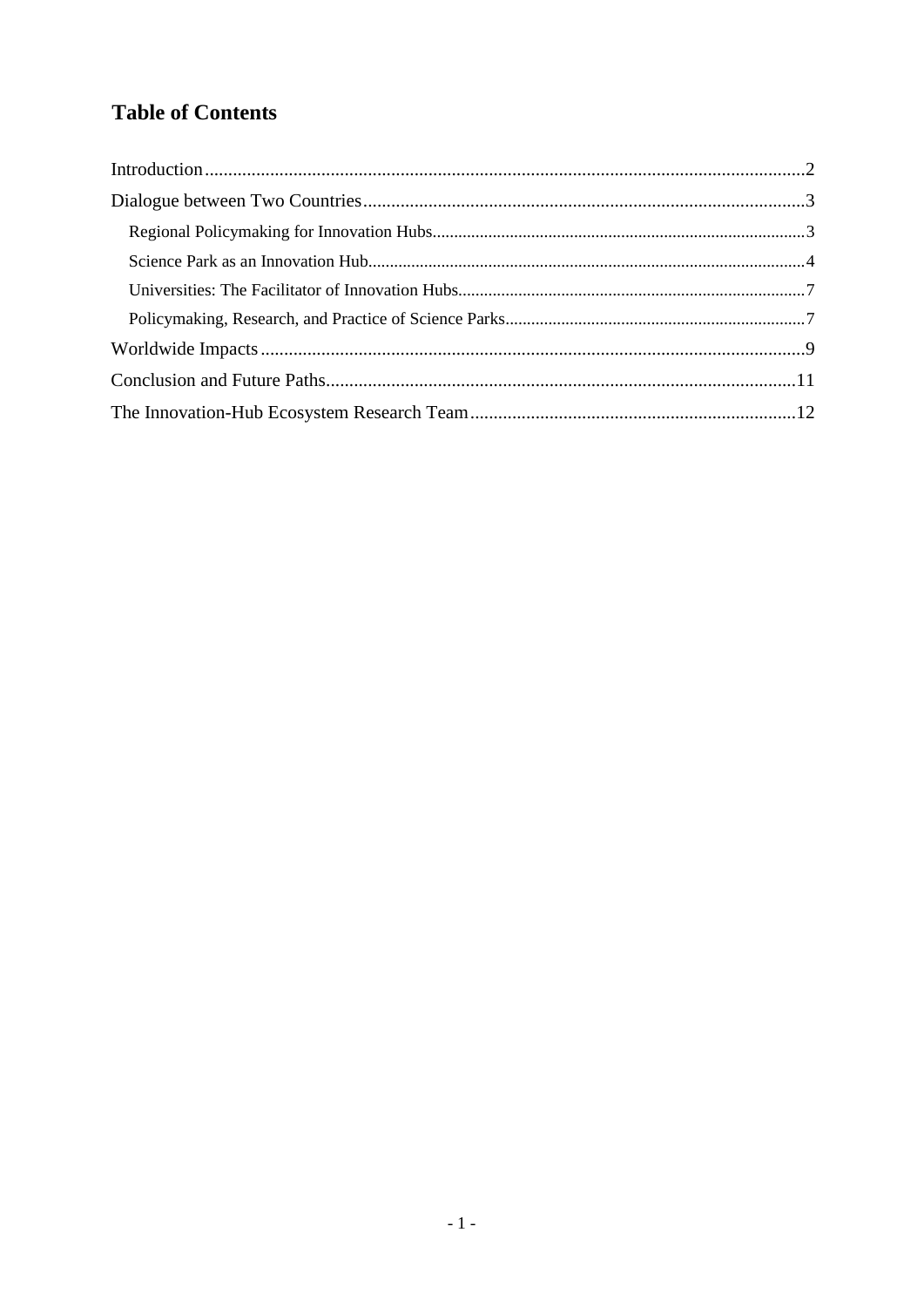# <span id="page-2-0"></span>**Introduction**

Science parks are regional innovation hubs, which play an essential role in networking resources such as physical infrastructure and R&D policies for technology output. Effective government policies and supports can provide clear guidance on the use of resources to stimulate interactions among tenant companies in science parks and external stakeholders, including research institutions and industrial experts. As government policies may determine the relationship between knowledge creation and research output in a science park, many countries, including Australia and Japan, have set the commendable objective to stimulate and commercialise technologies via innovation hubs. However, standalone facilities do not in themselves ensure innovation and economic benefits. An ecosystem is consequently developed to enable interdependent yet hierarchically independent and heterogeneous participants to generate values collectively.

A well-developed ecosystem for innovation has been an ongoing concern shared by Australian and Japanese policymakers, practitioners, and academics. While governments of both countries have made generous efforts in stimulating and commercialising new technologies via innovation hubs, outcomes of such efforts vary across hubs in different regions because physically standalone facilities may not be efficient and productive.

With the funding support of the Australia‐Japan Foundation, Department of Foreign Affairs and Trade, Australia, the Innovation-Hub Ecosystem Research Team initiated a public dialogue among Australian and Japanese policymakers, industries, and researchers. They shared thoughts on an online-offline-hybrid forum between 29 and 30 November 2021 at Adelaide, Australia and Tokyo, Japan. The conversion and discussion facilitated a mutual understanding of innovation-hub ecosystems in Australia and Japan and strengthened collaborative engagement between the two countries. Thoughts and ideas generated from the dialogue have been affecting innovation-hub professionals as well as the public in both countries and beyond.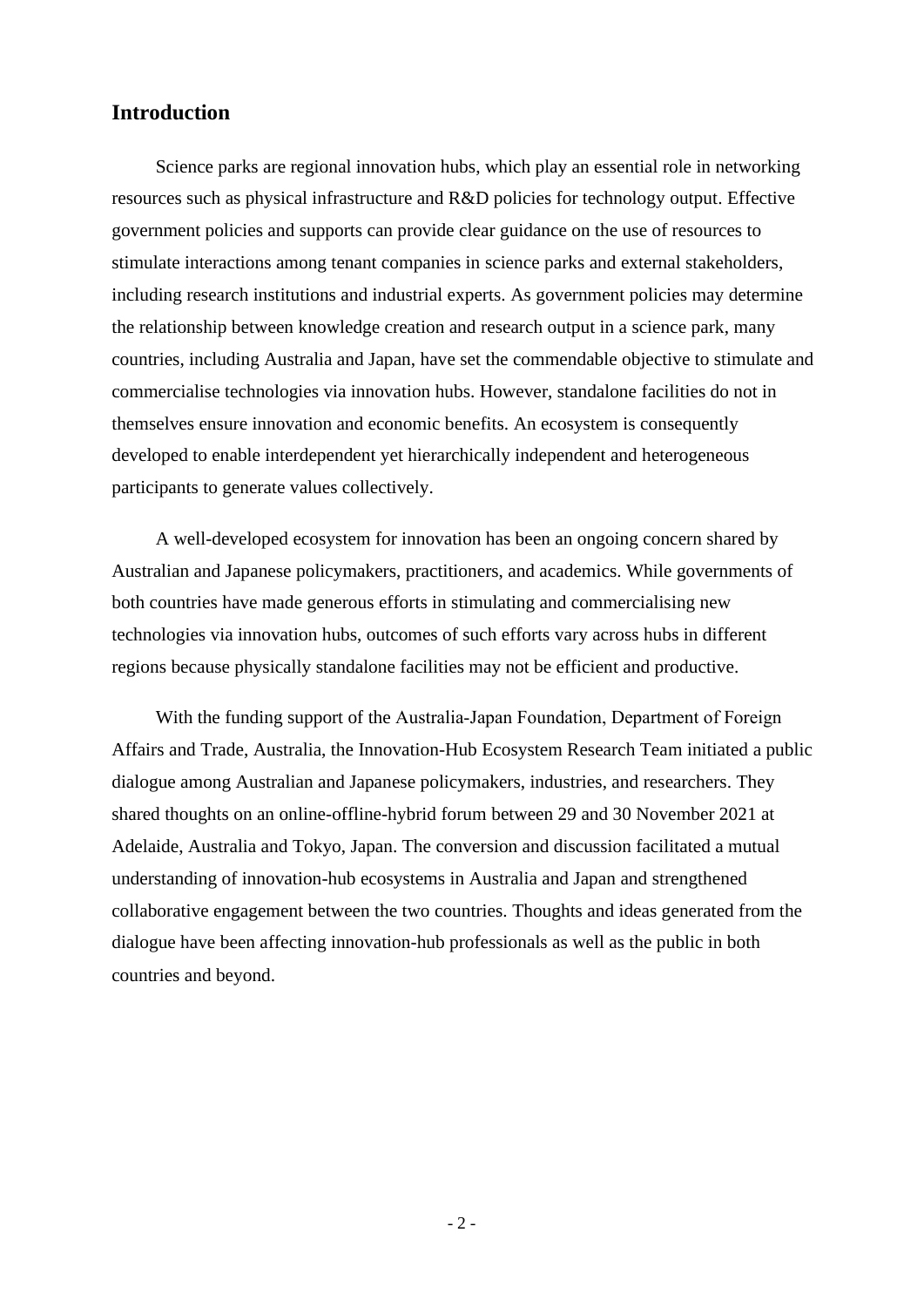#### <span id="page-3-0"></span>**Dialogue between Two Countries**

The dialogue among Australian and Japanese policymakers, industries, and researchers has focused on regional policymaking for innovation hubs, the primary role of science parks in regional innovation, and the university's function in innovation hubs.

#### <span id="page-3-1"></span>*Regional Policymaking for Innovation Hubs*

By integrating the resources of all stakeholders, an innovation-hub ecosystem can be built in two ways. One is the Australian model, where policymakers limit their intervention in innovation hubs and rely on the market and practitioners to develop innovations. An alternative way is the Japanese model, where policymakers prioritise local systems with regulatory protection and promote collaboration between economic actors, including government agencies, practitioners, and research institutes. Despite different approaches adopted by Australian and Japanese policymakers, the dialogue has shown the potential to complement each other.

On the Australian side, Professor Caroline McMillen, the Chief Scientist of South Australia, introduced an innovation strategy (i.e., EXCITE, Figure 1). In facilitating the diffusion of new technology and enhancing productivity via innovation hubs, this strategy

aims at making policies for Australian businesses to adopt technologies, products or processes, and new-tomarket technologies. Innovation hubs and districts are essential for the policy initiative because they develop a specific relationship between regions and innovators by providing physical



Figture 1. EXCITE Strategy

cityscapes, social networks, peer groups, restaurants, houses, investors, transport links, and so on.

Furthermore, Professor Andrew Beer shared his thoughts on crucial questions of innovation-hub policymaking (Figure 2): Do innovation-hub ecosystems positively contribute to growing businesses and employment? And why and how do the ecosystems work? In response to these crucial questions, Professor Beer proposed that innovation ecosystems are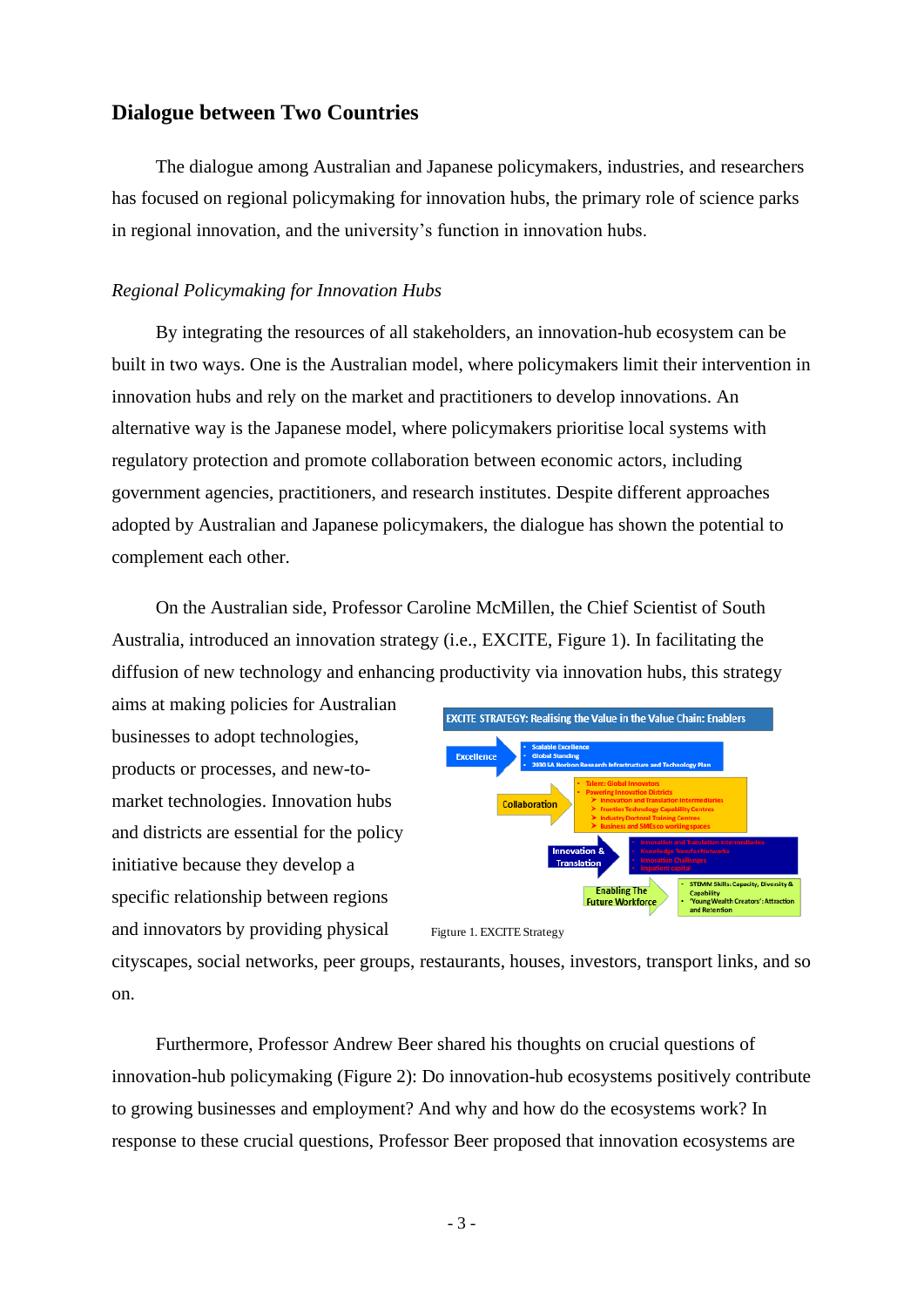



fundamental to economic success in the 21st Century and knowledge-based economy. Also, although innovation ecosystems have many components, many of the components of innovation ecosystems have a track record of

Figture 2. Policymaking for Innovation Hubs

success. Therefore, innovation ecosystems and their parts enable change in the economic trajectory of Australian cities and regions by providing a focus for a narrative of positive transformation; mobilising public sector, private sector and community entrepreneurship; and delivering a clear direction on both the application of new technologies/opportunities and the assets already embedded locally.

On the Japanese side, Professor Terje Grønning shared findings of eight areas in Japan, which are situated at a minimum of 100 kilometres from the metropolises containing the leading universities, research institutes, and the majority of the science-based businesses (Figure 3). These findings showed that Mie and Toyama's two initiatives may be classified as "Wide" when it comes to activity locations since they do not operate with a physical innovation hub. Instead, some meetings and gatherings appear to function as hubs for initiating communication and collaboration. On the other hand, Ehime, Kagawa, and

Yamaguchi are "Medium". Most of the activities appear to be in the participating universities supplemented with horizontal gatherings in the same vein as those at the Wide initiatives. However, Yamaguchi has plans to establish a separate, physical hub shortly. The two remaining initiatives, Tottori and Yamagata, are "Narrow" because most activities appear to be concentrated on a science or research park that functions as the initiative's hub. Therefore, Japanese policymakers tend to take organisational forms of regional innovation hubs in accordance with specific conditions of areas.



#### <span id="page-4-0"></span>*Science Park as an Innovation Hub*

Due to different policymaking focuses on innovation-hub ecosystems, science parks are designed and operated differently in Australia and Japan, though there are certain similarities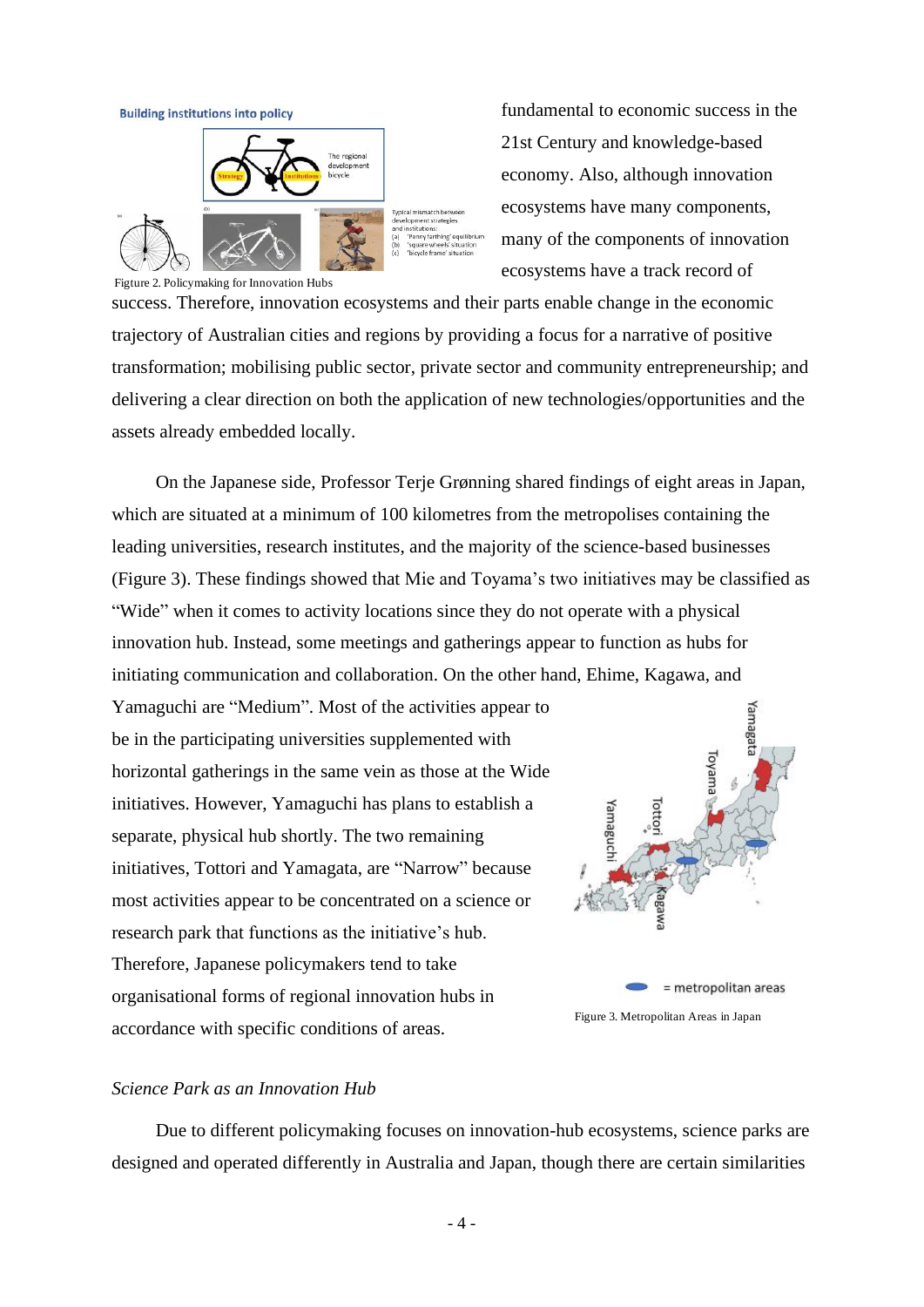that imply the potential of complementary policymaking. Both differences and similarities were discussed by Australian and Japanese policymakers, practitioners, and academics

As a worldwide-known molecular biologist and computer scientist, Professor Masaru Tomita shared his experience in establishing and operating the Tsuruoka Science Park in

Tsuruoka City, Japan (Figure 4). Based on the idea of sprouting new industries in the city and fostering talent in future generations, the Tsuruoka Science Park was founded at the beginning of the 2000s as a hub for enterprises and research institutions. Besides this science



Figure 4. Tsuruoka Science Park

park's history and achievements, Professor Tomita highlighted the principle that has continuously led Keio University to give birth to a string of unique companies.



(R&D) in the life science field. Figure 5. King Skyfront

From a city council's perspective, Mr Tetsuya Majima introduced how the City of Kawasaki developed the King Skyfront as the Kawasaki Innovation Gateway (Figure 5). Having attracted 70 organisations as of 2021, the King Skyfront has become an open innovation base that creates new industries from the worldleading research and development

Apart from Japanese science parks, Australian academics and practitioners also shared their insights into science parks in Australia. As the Chair of the Board of the South Australian Genomics Centre, Ms Yvette van Eenennaam showcased the Adelaide BioMed City (Figure 6), an innovation district for a broader ecosystem of healthcare and medical technologies in South Australia. Unlike some standalone science parks, this innovation district consists of multiple bio-med developments, including the Australian Bragg Centre, Women's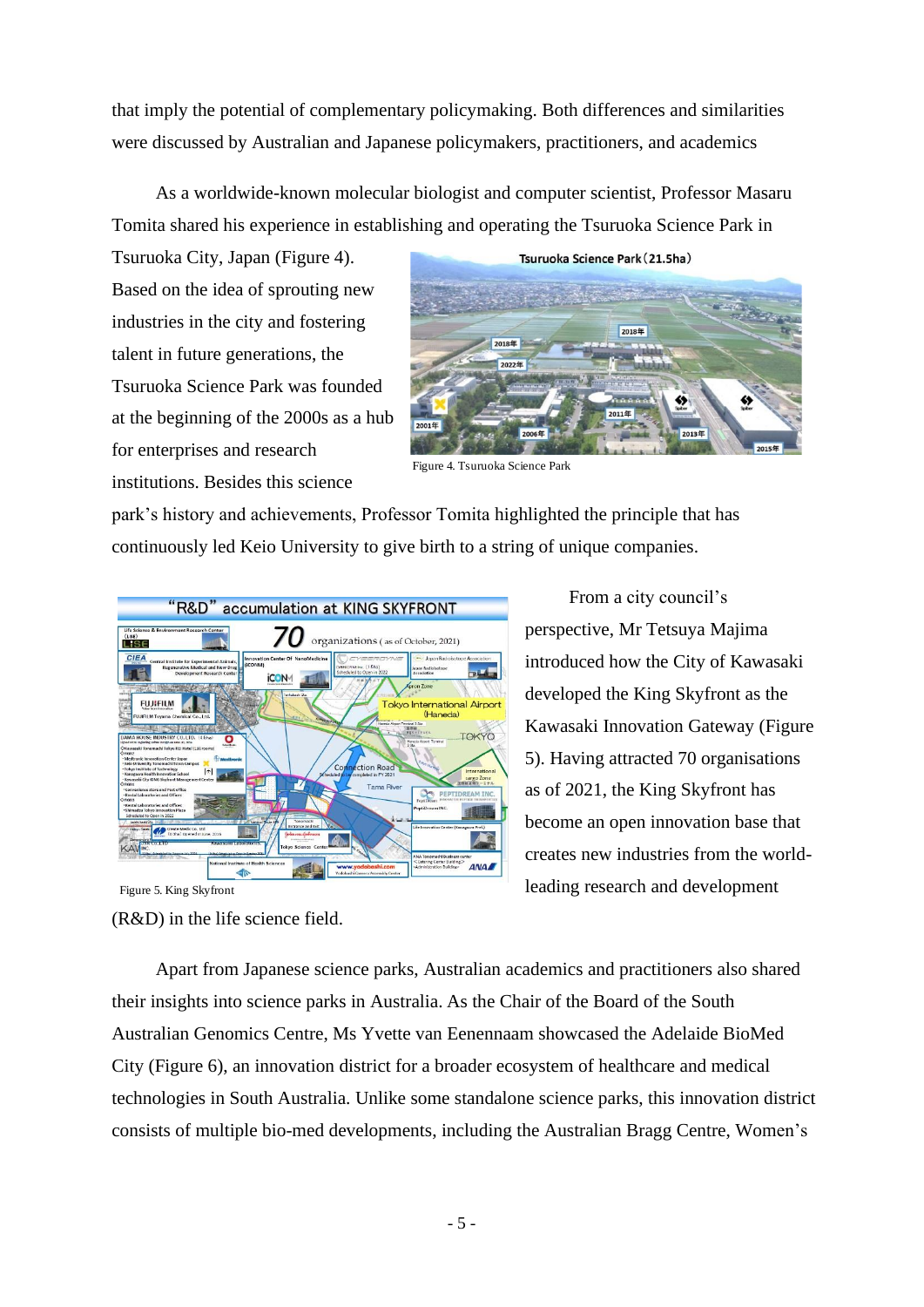and Children's Hospital, Trinity City, and the Bio-Hub. Besides a healthcare-focused innovation ecosystem, Australian science parks in aerotropolis developments were introduced by Dr Mirjam Wiedemann, who especially highlighted the importance of talents in the



Figure 6. Adelaide BioMed City

development of aerotropolis innovation hubs.

Based on a case study of the Adelaide Technology Park, Professor Ying Zhu answered a long-lasting question about science parks: What affects the innovation-facilitating role of



Figure 7. The Paradoxical Model

science parks? This study found the paradoxical nature of both positive and negative aspects of firms' strategies that cope with obstacles such as the lack of funding for R&D and weak policy on IP protection in an innovation-hub ecosystem. These obstacles hinder the collaboration on innovation and strengthen the effect of economic uncertainty on companies' short-term survival orientation (Figure 7).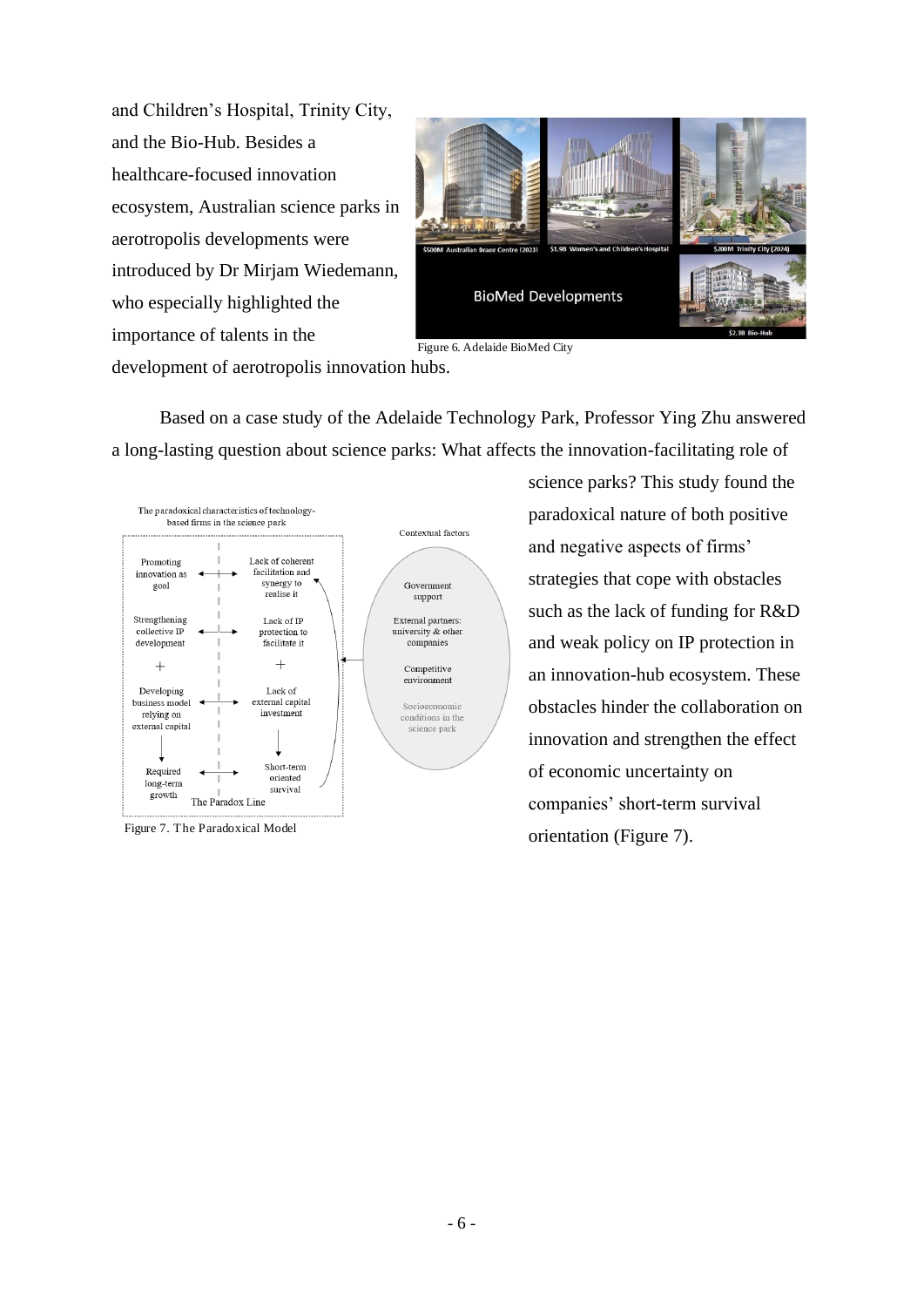#### <span id="page-7-0"></span>*Universities: The Facilitator of Innovation Hubs*

While taking science parks as the central of innovation-hub ecosystems, Japanese researchers stressed the important role of universities in facilitating innovation hubs. In this twoday dual-venue forum, Professor Tohru Yoshioka-Kobayashi demonstrated how the resource constraints of a universitybased ecosystem might be solved by star Case of Tokyo: "Hongo Valley," an innovation district



• 323 start-ups are alive in 2020 (METI)

• Near the main campus of the University of Tokyo (Hongo area), many successful and prospective start-ups (mainly in robotics and information technology) are headquatered.



• 35 firms in an incubation facility in • Around 100 start-ups are near the campus (mostly within 1 km) University-related VC has invested 85B JPY (700M USD) (IPO: 13 firms)

Figure 8. Hongo Valley

scientists in the university (Figure 8). According to Professor Yoshioka-Kobayashi, star scientists can produce a significant number of patents and publications and attract many talented students, which will allow for the innovation of entrepreneurs in an ecosystem. This argument was supported by research findings of Professor Koichi Sumikura and his coauthors.

Likewise, Professors Michi Fukushima and Noriko Taji presented their findings on the role of universities in fostering innovation entrepreneurs in innovation-hub ecosystems. While Professor Fukushima focused on universities per se, Professor Taji took universities as one of the three support systems of innovation hubs. Besides universities, she illustrated how universities worked together with incubators and governments to facilitate innovation hubs.

#### <span id="page-7-1"></span>*Policymaking, Research, and Practice of Science Parks*

In addition to these individual presentations, a panel of academics and practitioners in Australia (Figure 9) shared thoughts with their Japanese counterparts on questions, including: What should be part of the role of science parks in facilitating innovation and entrepreneurial businesses? What are the challenges and the barriers to



Figure 9. Panel of Science Park Experts

innovation-facilitating role of science parks? What are government policies and policy impacts? What are the missing ingredients of a successful science park? What should be key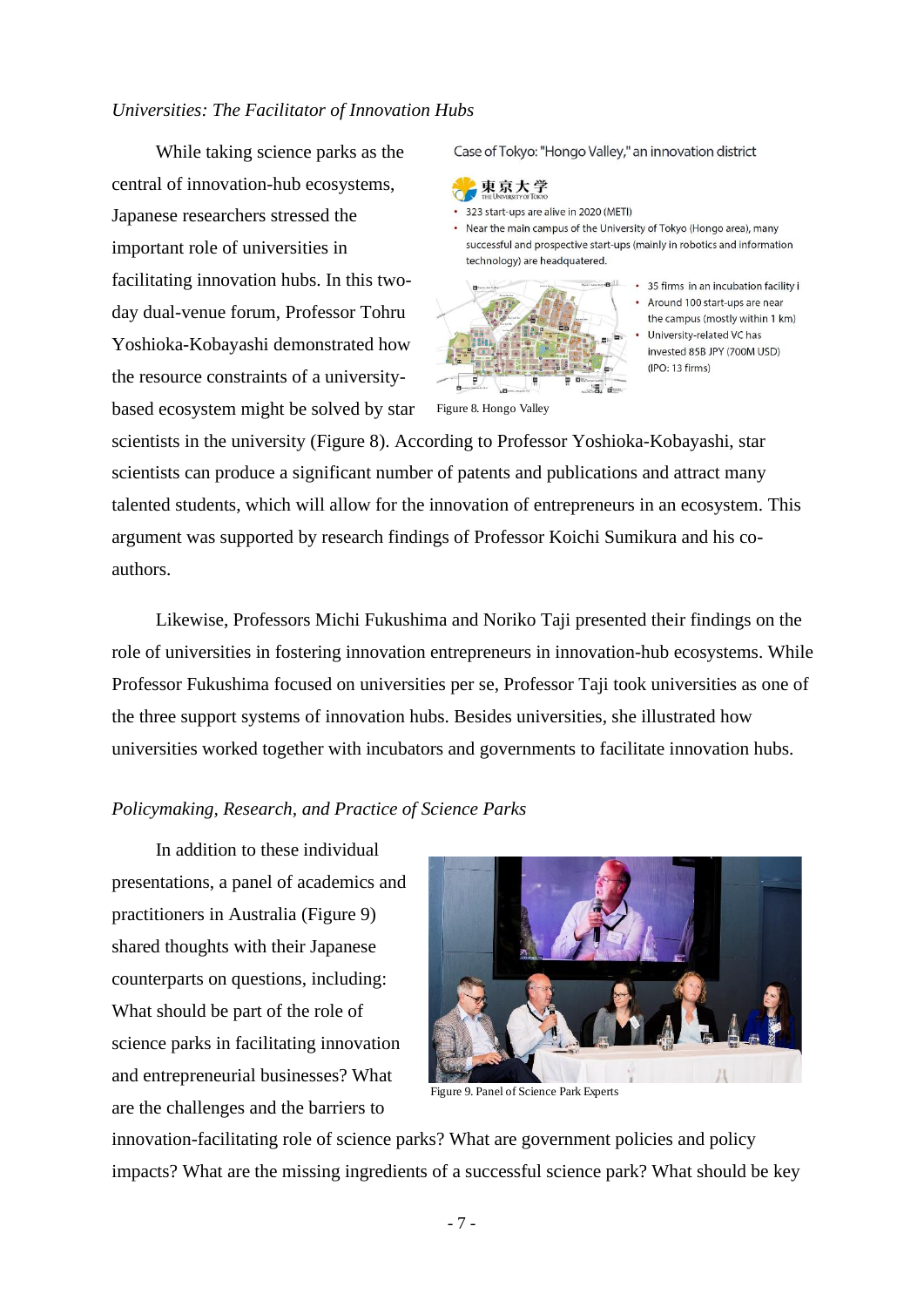performance measures for a science park? While responses to these questions were not the same on the Australian and Japanese sides, the panel discussion provided insightful ideas about science parks in both countries, which inspired policymakers, academics, and a broad audience who attended the Forum and watched the recordings on the Forum's official website (https://ajf.unisa.edu.au/).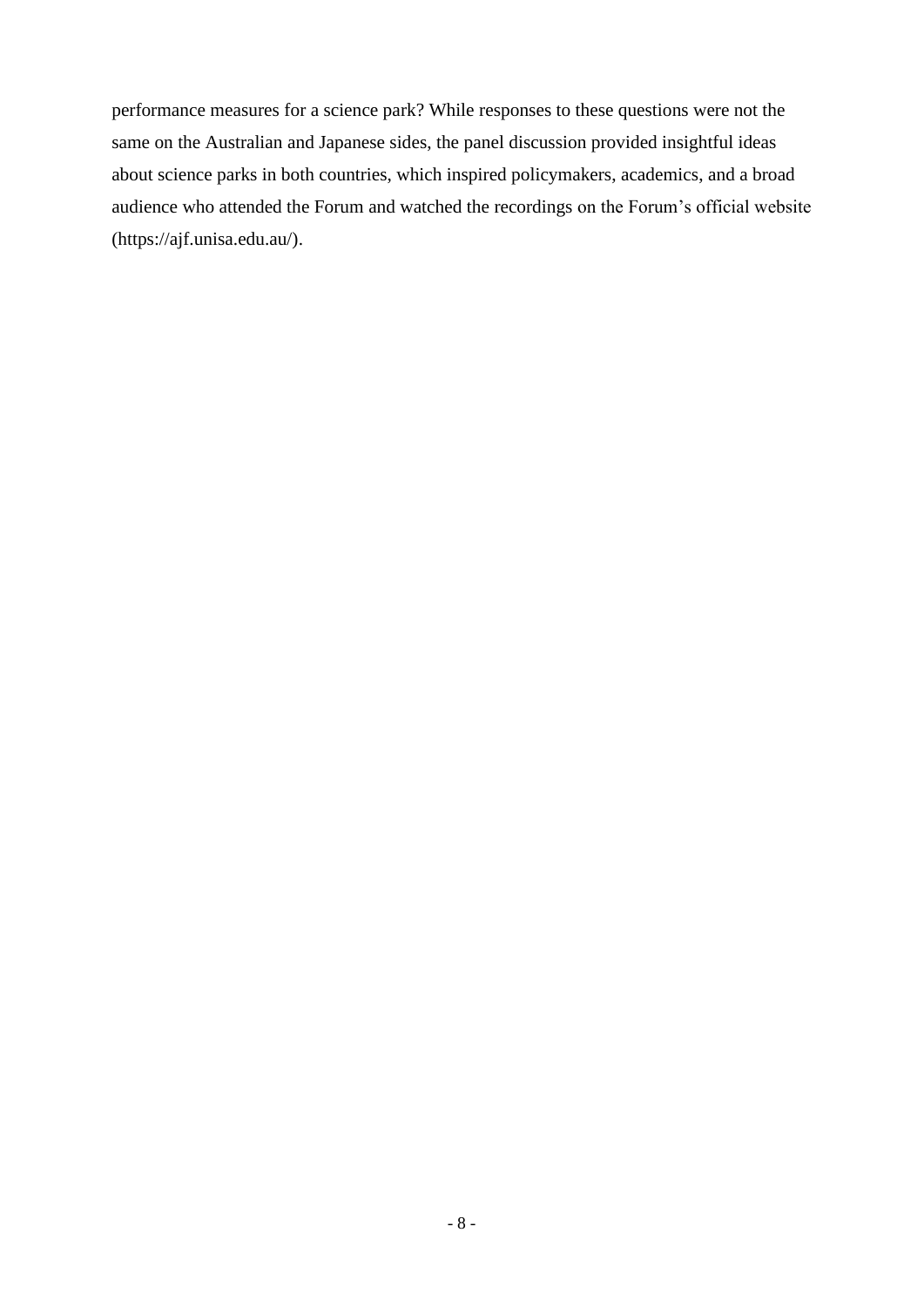### <span id="page-9-0"></span>**Worldwide Impacts**

Despite its focus on Australian and Japanese science parks, the Forum has attracted international attention and shown influences beyond the two countries because of the dynamic profile of presenters and their expertise in innovation-hub ecosystems.

| Table 1.<br>The Profile of Presenters |  |  |  |  |  |  |  |  |
|---------------------------------------|--|--|--|--|--|--|--|--|
|                                       |  |  |  |  |  |  |  |  |
| Presenters                            |  |  |  |  |  |  |  |  |
| 12                                    |  |  |  |  |  |  |  |  |
| 10                                    |  |  |  |  |  |  |  |  |
| 1                                     |  |  |  |  |  |  |  |  |
| 23                                    |  |  |  |  |  |  |  |  |
|                                       |  |  |  |  |  |  |  |  |
| Presenters                            |  |  |  |  |  |  |  |  |
| Δ                                     |  |  |  |  |  |  |  |  |
| 14                                    |  |  |  |  |  |  |  |  |
| 5                                     |  |  |  |  |  |  |  |  |
| 23                                    |  |  |  |  |  |  |  |  |
|                                       |  |  |  |  |  |  |  |  |

Among 23 presenters (including keynote speakers and panellists) on the Forum (Table 1), 12 were from Australia, ten were based in Japan, and one presenter came from Europe. Also, 14 presenters are academics in Australian, Japanese, and European universities, respectively. Besides the organiser and partner universities (i.e., University of South Australia and Waseda University), these universities include Keio University, University of Oslo, National Graduate Institute for Policy Studies (Japan), Hitotsubashi University, Hosei University, and Tohoku University.

Moreover, the policymakers were from the Department for Innovation and Skills (South Australia), the City of Adelaide, and the City of Kawasaki. The science-park practitioners came from Adelaide BioMed City, Tsuruoka Science Park, Adelaide Technology Park, and Tonsley Innovation District.

Following multiple rounds of Internet promotion on public media (LinkedIn, Facebook, and Instagram) and by professional associations (Academy of International Business, Regional Studies Association, International Management Division of AOM, Technology and Innovation Management of AOM, Strategic Management Division of AOM), the



Figure 10. Registered Participants by Countries

Forum attracted more than 110 participants from 15 countries other than Australia and Japan (Figure 10).

Furthermore, besides participants online and in-person during the event on 29 and 30 November 2021, a large number of participants visited the Forum's official website to read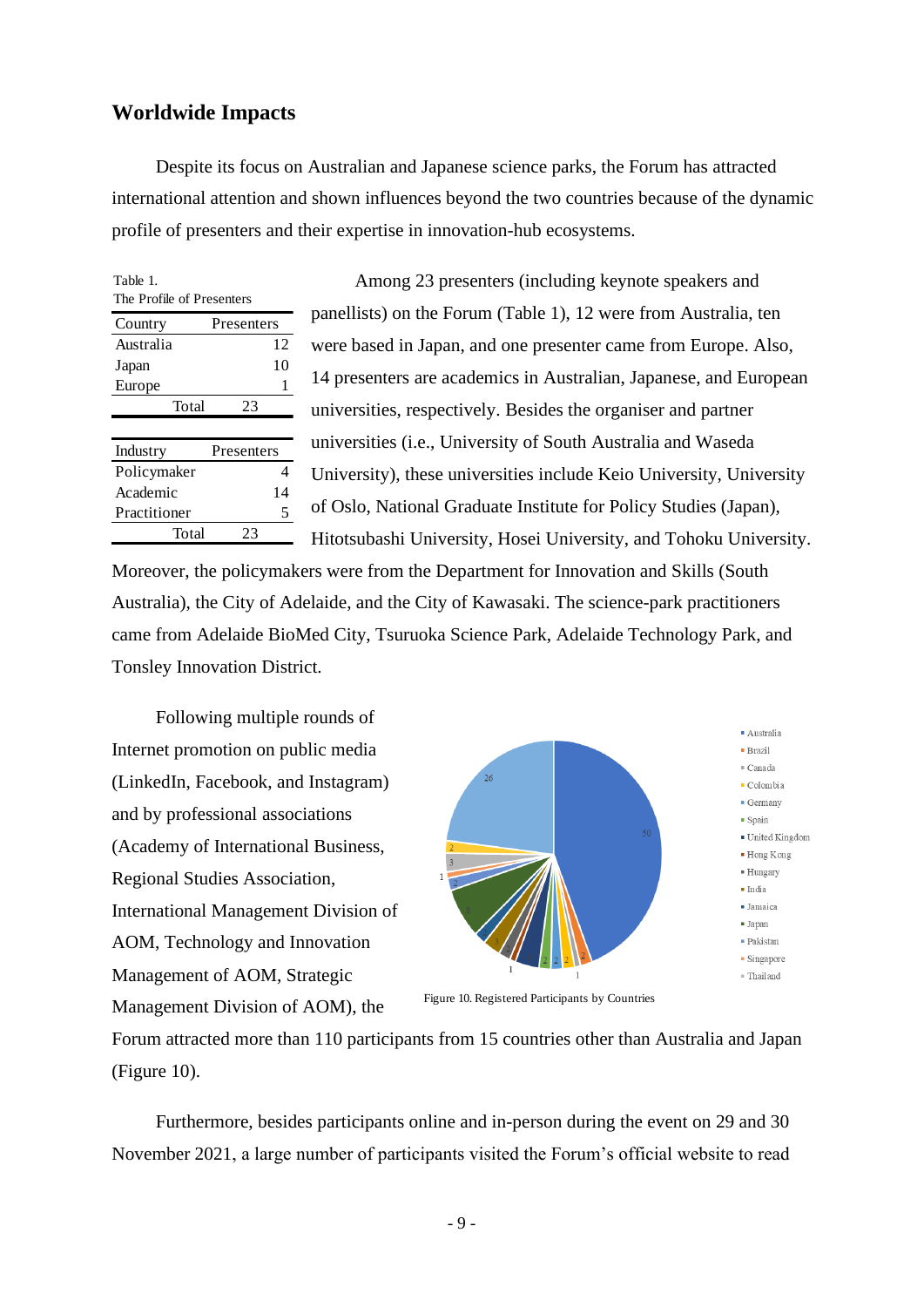

proceedings and watch presentation recordings. Thus, although the Forum was held for two days with over 110 participants, it attracted more than 500 visits in November and 300 in the following two months. In addition, some audience has been visiting the official website continuously to access

the Forum (Figure 11), showing its long-term influences.

Apart from visitors to the Forum's official website, the dialogue among Australian and Japanese policymakers, industries, and researchers has attracted public attention via professional associations and multiple social media. Specifically, the Forum was promoted in five associations, which have a total of 16,000 members around the world (Table 2). Also, the Forum's public media channels have accumulated more than 700 followers and around 10,000 interactions publicly (Table 3).

#### Table 2. Potential Audience Reached via Professional Associations **Potential Audience Reached via Professional Associations**

| <b>Professional Associations</b>            |                                            | Num. of Members<br>Worldwide |              |                           |                        |
|---------------------------------------------|--------------------------------------------|------------------------------|--------------|---------------------------|------------------------|
| Academy of International Business           |                                            |                              | over $3,400$ |                           |                        |
| <b>Regional Studies Association</b>         |                                            |                              | over 1,500   |                           |                        |
| International Management Division of AOM    |                                            |                              |              | 2,337                     |                        |
| Technology and Innovation Management of AOM |                                            |                              |              | 3,438                     |                        |
| Strategic Management Division of AOM        |                                            |                              |              | 5,795                     |                        |
| Table 3.                                    | Followers and Interactions on Social Media |                              |              |                           |                        |
| Social<br>Media                             | Handles                                    | <b>Followers</b>             | <b>Posts</b> | Prox.<br>Num. of<br>Likes | Prox. Num.<br>of Views |
| LinkedIn                                    | Australia-Japan Forum on the               | 647                          | 30           | 300                       | 9,000                  |
|                                             | <b>Innovation-hub Ecosystem</b>            |                              |              |                           |                        |
| Facebook                                    | Australia-Japan Forum                      | 36                           | 31           | 300                       | not available          |
| Instagram                                   | australia japan forum                      | 98                           | 32           | 300                       | not available          |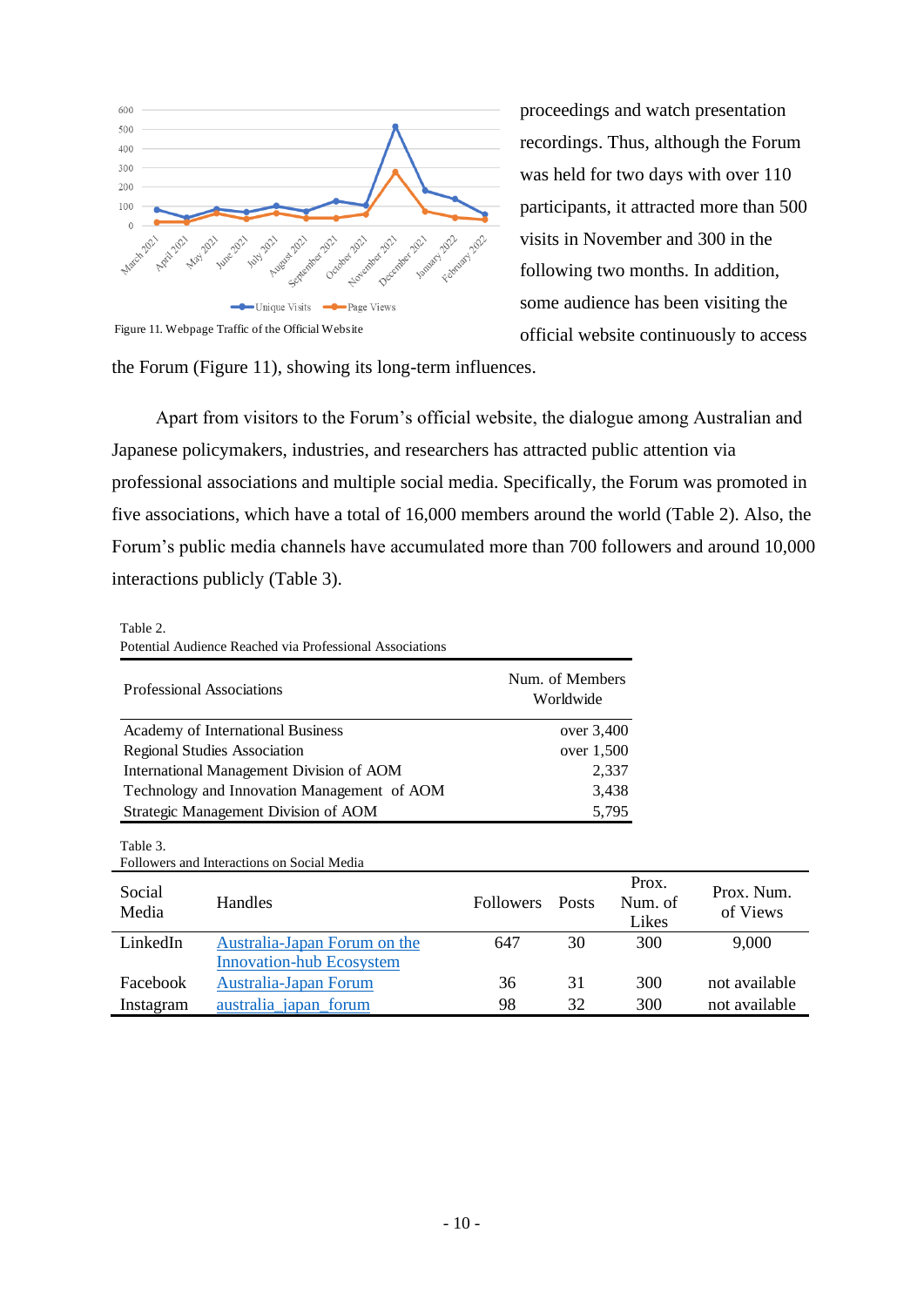# <span id="page-11-0"></span>**Conclusion and Future Paths**

Science parks are a vital force of an innovation ecosystem, which facilitates the business landscape for technological advancement, R&D and innovation of a region. The dialogue between Australia and Japan inspired conversation and discussion on possible approaches to developing both science parks and regional innovations. The Forum jointly held by Australian and Japanese experts have contributed documentary evidence of such innovation-hub ecosystems and indicated paths for future collaboration between the two countries. More important, the people-to-people connections between Australian and Japanese policymakers, industries, and researchers have improved the understanding of shared interests of the two countries, which facilitates future engagement in mutually interested fields such as innovation management, academic publications, regional policymaking, and tertiary education.